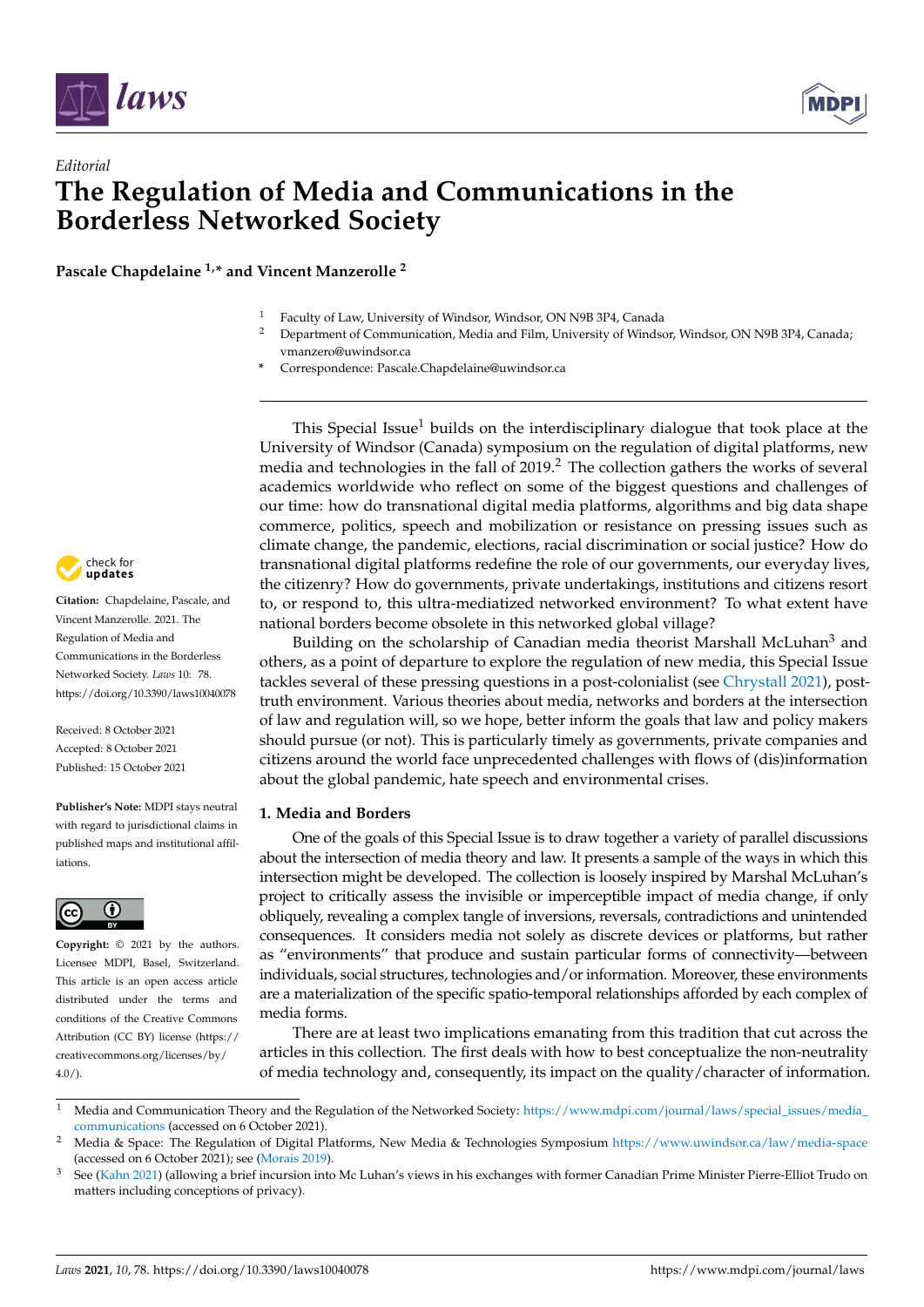Harold Innis, McLuhan's intellectual precursor at the University of Toronto, produced an eclectic set of historical analyses that considered how different media shaped social, economic, juridical, epistemic relations in time and space, producing the "habits of mind" that linked, and often coordinated, individual behavior and social structures (i.e., legal systems). Innis' concept of "bias" [\(Innis](#page-6-2) [2007;](#page-6-2) [Innis and Watson](#page-6-3) [2008\)](#page-6-3) was precisely aimed at better understanding the material effects media have on the quality and character of knowledge. For Innis, technological development in the sphere of information and communication did not provide a straight line towards enlightenment. As [Easterbrook](#page-6-4) [\(1953\)](#page-6-4) once summarized, Innis's notion of "the bias of communication" was indicative of a lack of balance between "time and space, Church and Empire, stability and change, written and oral traditions, Roman Law and Common Law, force and sanction" (p. 301). Bias stems from the character of media and communications systems that produce singular points of view, shaping habits and attitudes of mind that restrict the possibility of understanding among peoples. Innis would thus warn us to be mindful of the 20th century's emphasis on expansive media environments that produce centralized political and economic power and our growing lack of sensitivity to traditions of speech, religion, and community. Instead, [Innis](#page-6-2) [\(2007\)](#page-6-2) noted that, "Enormous improvements in communication have made understanding more difficult" (p. 31). This counter-intuitive reversal would constitute one of the methods that McLuhan would later systematize in order to reveal the hidden or implicit impact of media [\(McLuhan](#page-6-5) [1988;](#page-6-5) [McLuhan and Lapham](#page-6-6) [1994\)](#page-6-6). Innis [\(Innis and](#page-6-7) [Drache](#page-6-7) [1995\)](#page-6-7) decried what he called the "mechanization of knowledge" (pp. 350–55) that seemed to detach the value and utility of knowledge from lived experiences through the convergence of bureaucratic and technological advances.

Innis, McLuhan and later thinkers such as [Postman and Postman](#page-6-8) [\(2005\)](#page-6-8) emphasized that the technological sophistication of information and communication could degrade the quality of knowledge (see [Meyers](#page-6-9) [2021\)](#page-6-9), that more information did not mean more knowledge [\(Comor](#page-5-1) [2002\)](#page-5-1), that thought itself could be made more difficult with newer technology. Relatedly, Innis noted that media change could also enable the creation of "monopolies of knowledge" whereby information is controlled, accessed and made productive by a relatively elite/privileged strata of society. Hence, the technological mediation of information, and, as a consequence, knowledge itself, are core to the media-theoretical perspective identified by Innis and McLuhan. These approaches offer a corrective to perceptions of technological "neutrality" by emphasizing the process of "mediation". Prevailing notions such as a "marketplace of ideas" or "free flow of information" tend to reflect hegemonic interests while also limiting the purview of legal theory and regulatory frameworks when addressing new or emerging media technology. Considering the non-neutrality of media technology, this line of analysis opens up considerations about how technologies may be shaped by, and exacerbate, inequalities marked by class, gender and race, among others. The concept of media and mediation can help better identify these structural and material "biases" which, in turn, shape the development of digital technologies and thereby better inform regulatory and policy frameworks by making them more sensitive to how these potential biases can impact disparate groups of people (see [Miroshnichenko](#page-6-10) [2021\)](#page-6-10).

The second implication we want to highlight deals with how media theory adds unique insights to considerations of borders and "borderization" [\(Mbembe](#page-6-11) [2019\)](#page-6-11) within a global networked society. Is the post-1989 dream of a borderless world now turned upside down? Sandro Mezzadra and Brett Neilson's *Border as Method* [\(Mezzadra and Neilson](#page-6-12) [2013\)](#page-6-12) suggests that the expansion of borders after 1989 was a means of holding ideas of citizenship and sovereignty in crisis. When we held the Media and Space Symposium in Fall 2019, or shortly thereafter, the world was gripped with compounding changes and challenges to border regions: the Canada/USA border had closed to passenger travel but remained open to commercial flows; the United Kingdom and European Union were grappling with the results of the Brexit vote; migration between North Africa, the Middle East and Europe was straining relationships with the EU; and the Trump administration was simultaneously challenging the NAFTA agreement and proposing to erect a US–Mexican border wall.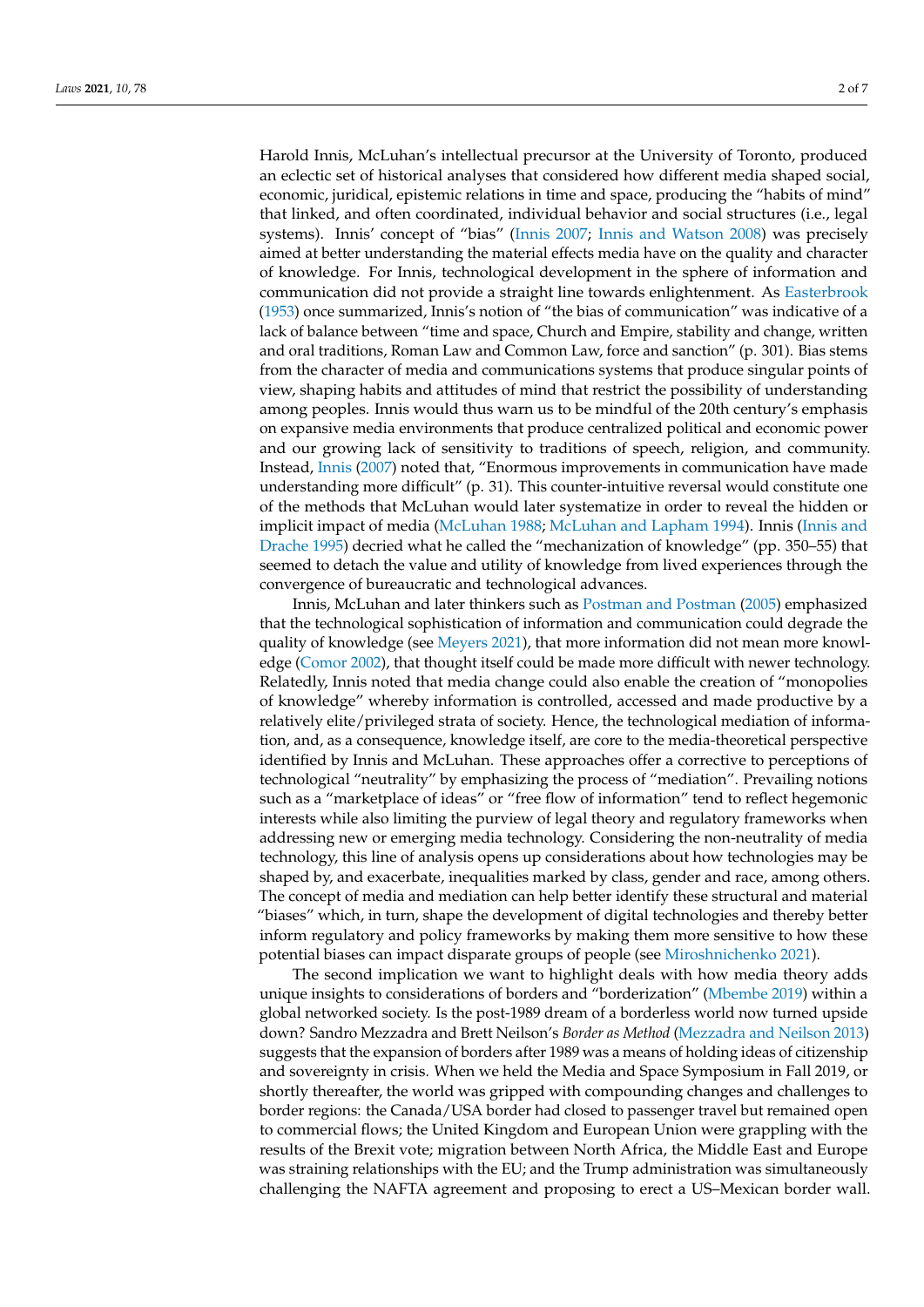Alongside their legal frameworks, borders can also be thought of as medial and material forces that span historical divides, political upheavals, as well as colonial and racialized experiences of nation and space.

Borders and boundaries not only apply to geopolitical matters, but also in a sociological sense, as in the shifting spatio-temporal boundaries between work and leisure, or private and public (see [Kahn](#page-6-1) [2021\)](#page-6-1). The introduction of new media suggests the creation or transformation of existing boundaries (political, social, cultural and geopolitical); at a conceptual level, media theory can inform how boundaries are challenged or reasserted through digital technologies (see [Chapdelaine and McLeod Rogers](#page-5-2) [2021\)](#page-5-2). How are media and material conditions implicated in regulating and shaping borderland regions as well as human narratives of these places? The tradition of McLuhan's media theory is particularly well suited to consider borders and boundaries as contradictory points of connection and disconnection, what he would refer to as "intervals of resonance" [\(McLuhan](#page-6-13) [1977,](#page-6-13) p. 226), emphasizing forms of mutual irritation between cultures, traditions, institutions and forms of governance (see [Chrystall](#page-5-0) [2021\)](#page-5-0). In an era where borders are central mediating points in the global economy, a vast array of disciplines can benefit from thinking about borders in "media-theoretical" terms—emphasizing circulation, movement and temporality as core factors in considering regulatory stakes for future media technologies. As we now publish these articles, the world has continued to face the challenges of the COVID-19 pandemic after so many closures of national borders. All these political and social concerns invite us to consider the legal and material infrastructures of borders in the future. What might we predict about the future of vaccine requirements and passports as a mediating factor in who can traverse border regions? How will we address questions of equity if vaccine passports are accessible only through specific technologies such as smartphones?

## **2. Networks**

Media and globalization are interwoven, a fact McLuhan captured in his concept of the "global village." However, this awareness has a much longer intellectual tradition. Indeed, the creation of a global "network" society has been a goal intrinsic to European modernity, a process itself facilitated by colonial exploitation. [Mattelart](#page-6-14) [\(2000,](#page-6-14) [2003\)](#page-6-15) identifies the various ways European Enlightenment thought, including key philosophical and economic thinkers, laid the groundwork for a project of "networking the world" (2000) in order to create a utopian global market. With each new wave of information and communication technologies—telegraph, telephone, broadcasting, satellite, Internet—new political and economic energies are mobilized to attain a utopian global society that would realize a specifically European set of Enlightenment ideals for human sovereignty and collective life (see [Meyers](#page-6-9) [2021\)](#page-6-9).

The creation of a global economy premised on the power of networks reaches its 20th century iteration in the works of [Bell](#page-5-3) [\(1976\)](#page-5-3), but especially the sociologist Manuel Castells, whose *Rise of the Network Society* (1996) offered the blueprint for conceptualizing and anticipating the effects of networks on a global scale. In the 1990s, the centrality of the "network" as a key term used to evaluate the emergence of a prospectively new type of society—"the network society"—meant understanding this term as a mediating function of the *infra*structure and infrastructure; the network, which comprises a set of structured relations between nodes, connected by relays. "Networks" and the "Network Society" are terms that capture the "spirit of the age" [\(Barney](#page-5-4) [2004\)](#page-5-4).

The project of creating a global order based on ICT networks lives on to this day within regulatory bodies such as the International Telecommunications Union (motto: "committed to connecting the world") and ICANN (motto: "one world, one Internet"). Similarly, the failed New World Information and Communication Order (NWICO), and the World Summit on the Information Society (WSIS), were initiatives to envision and coordinate, at least in principle, a more equitable and integrated global network society.

The supra-national global networks supporting the "free flow of information" doctrine [\(Schiller](#page-6-16) [1975\)](#page-6-16)—a doctrine that still persists, if informally, in the data monetization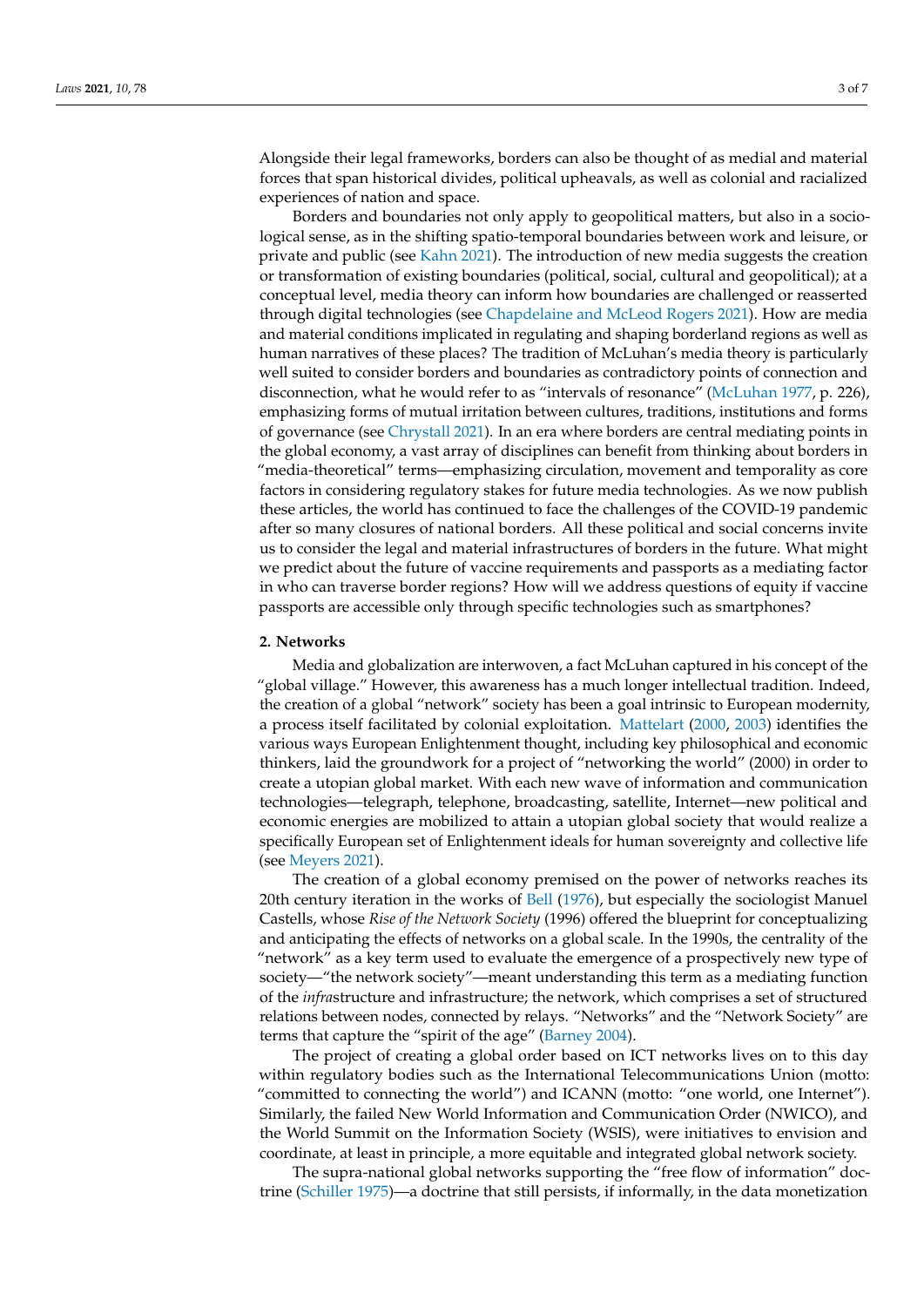strategies of major tech firms—provide new challenges to both the concept of borders (and borderization), while also challenging regulators to try and balance goals of national sovereignty against the principle of "immediacy" (i.e., information services and network connectivity are available everywhere, at any time) upon which contemporary globalized industry, commerce and culture depends. The network form, as Castells presciently identified, reshaped the operation of corporations, public institutions, global supply chains and social relationships. Similarly, networked social movements (environmental, anti-capitalist) or security threats (terrorism, cybercrime, cyberwar) have emerged to exploit/leverage the power of networks (see [Nixon et al.](#page-6-17) [2021\)](#page-6-17). [Dyer-Witheford](#page-6-18) [\(1999\)](#page-6-18) has argued that digital networks have further accelerated the circulation of social movements and struggles for justice globally (see [Meyers](#page-6-9) [2021\)](#page-6-9). Networks are also central to thinking about "virality," not only with respect to a global pandemic whose routine surveillance depends upon a kind of network analysis, but also in the propagation and remixing of viral media content—including disinformation, fake news, clickbait, memes—through social networks.

#### **3. Pandemics and Environmental Crises**

Theorizing media has much to offer in an era grappling with global environmental crises (see [Nixon et al.](#page-6-17) [2021\)](#page-6-17) and pandemics. McLuhan identified a heterogeneous "media environment" bound by its materiality and used terminology suggestive of the *real* costs and impact of digital media technologies on or for the environment (for example, in the use of resources such as water and energy or in the production of e-waste). Yet, these very media are directly implicated in any collective response to environmental crises. As an urgent newsworthy story of global public interest, news of the environmental crisis must also struggle for representation within a competitive attention economy that incentivizes clickbait, disinformation and infotainment.

Itself a symptom of multiple global environmental crises, the pandemic has catalyzed a deeper dependence on media technologies, making ubiquitous connectivity an essential infrastructural requirement for everyday life—giving rise to seemingly contradictory fights over the right to connect (or be connected) and the right to disconnect (from, e.g., work). Tracking apps, vaccine passports, public health surveillance, all exacerbate surveillance trends that pre-exist the pandemic, but gives them a new urgency, particularly around concerns over potential overreach and abuse. Privacy concerns amidst growing surveillance practices (for example, in the form of contact tracing or the usage of vaccine passports) provide an urgency at the regulatory level that require a nuanced understanding of the tensions and contradictions that inhere in the media environment more broadly. The convergence of a global pandemic and cascading environmental crises has amplified all prior urgencies related to forward-looking regulatory approaches to digital media and platforms.

## **4. Regulation**

The interdisciplinarity of this Special Issue between law, media and communication theory brings together many understandings of regulation. Perhaps more than other junctures, the encounter of these disciplines lays bare the limitations of traditional understandings of regulation as relating to a state or other authority dictating rules of conduct. Media, algorithms, network and digital platform architectures also dictate less conspicuous, but no less real, rules that shape organizations' conduct and human behavior.

In its more traditional understanding, and the one commonly shared by legal scholars, *regulation* refers to "*an official rule made by a government or some other authority*" [\(Oxford](#page-6-19) [Learners Dictionary](#page-6-19) [2021;](#page-6-19) see [LEXICO;](#page-6-20) [Hamilton and Robinson](#page-6-21) [2019,](#page-6-21) p. 16; [McQuail](#page-6-22) [2010,](#page-6-22) para. 1). While regulation is predominantly linked to some form of rules of conduct emanating from the legislative arm of the state (statutes, regulations) or government (specialized) bodies' orders or directives, other forms of rules emanating from international or industry specific organizations (e.g., standard setting, self-governance or voluntary best practices) are also often referred to as a non-binding or non-coercive form of *regulation.*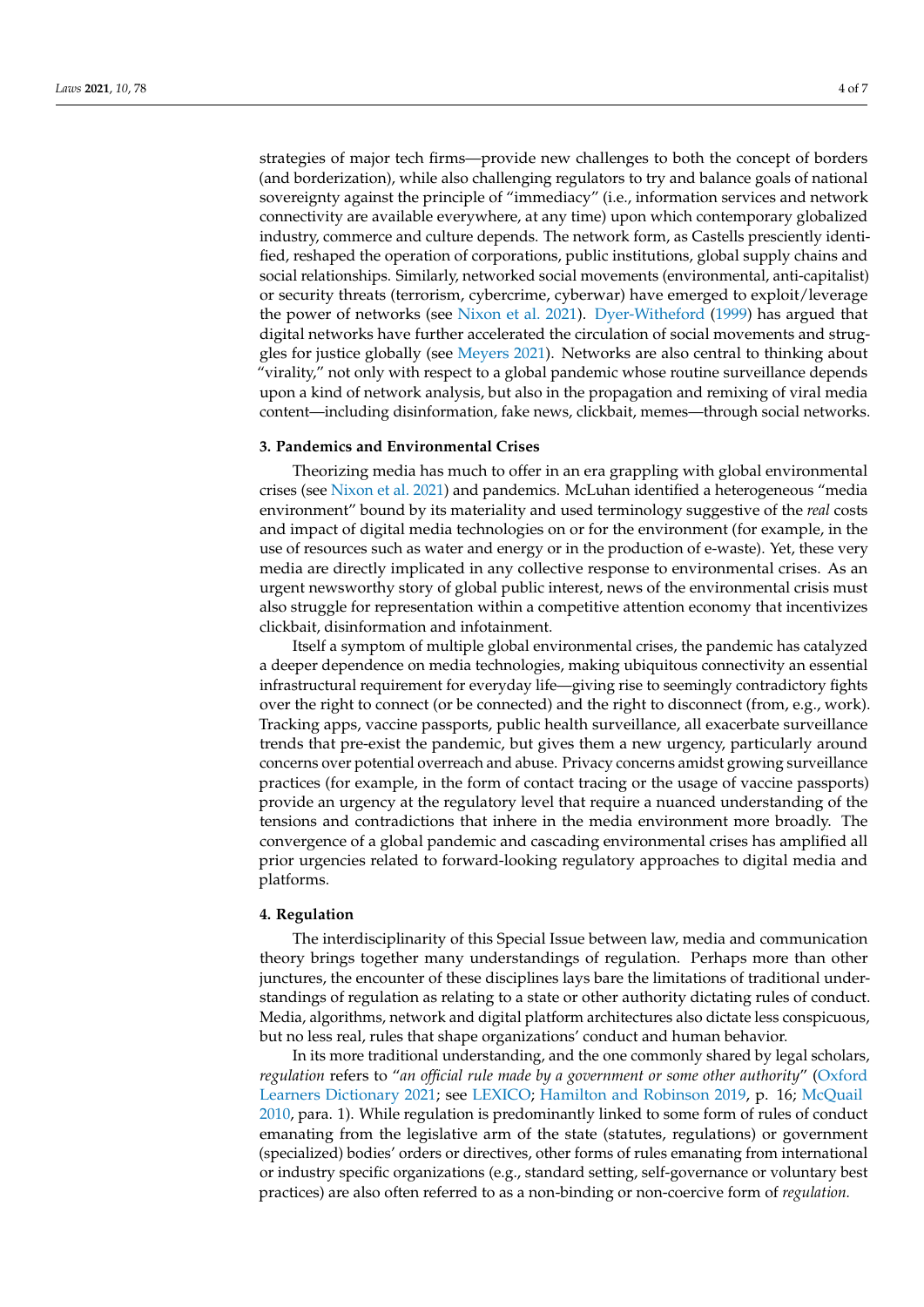For media and communication theorists, other forms of rules dictating conduct deserve as much, if not more, attention. While the idea is not new that software code and algorithms set important unwritten rules or *lex informatica* [\(Reidenberg](#page-6-23) [1997\)](#page-6-23) that dictate conduct or behavior equivalent to legal rules, many facets of the networked society intensify exponentially the manner in which algorithms regulate the conduct of organizations or individuals. Transnational digital platforms and their architectures, network effects, market dominance, the expanded extraction of users' and other big data, the personalization of information and services call in question the purposefulness and efficacy of state regulation at its core [\(Cohen](#page-5-5) [2017\)](#page-5-5).

When combining law, media and communication theory together, the subject matters of regulation that quickly come to mind include media content or speech regulation and, not surprisingly, these are integral to this Special Issue (see [Chapdelaine and McLeod Rogers](#page-5-2) [2021;](#page-5-2) [Miroshnichenko](#page-6-10) [2021;](#page-6-10) [Meyers](#page-6-9) [2021\)](#page-6-9). Furthermore, the potential areas of friction between the content people engage with online, and what happens to their personal data and privacy when they do so, raises issues of regulation that are also tackled in this collection (see [Chapdelaine and McLeod Rogers](#page-5-2) [2021\)](#page-5-2).

The dialogue enabled by the Special Issue's interdisciplinarity will invite or remind law makers, legal scholars to rethink the role and capacity of state regulation. It may also solicit media and communication scholars to explore how research on media environments or network effects could be put at the service of smarter state regulation when the latter is deemed necessary.

## **5. Interdisciplinarity as it Connects to Law and Regulation**

Interdisciplinarity contends with borders—a central theme of this Special Issue—here, the ones that are erected around law, communication, media, anthropology, archives theory, etc. Seeking new insights, connecting and cutting across disciplines, interdisciplinary scholarship requires the identification and (self)awareness of how and why we draw boundaries within and between the disciplines we examine (see [Baron](#page-5-6) [1999,](#page-5-6) p. 1061).

There is a wealth of interdisciplinary scholarship as it relates to law. Many of the articles that form part of this collection reflect a *Law and Society* approach, whereby laws and court decisions need to be understood within their context as opposed to a self-contained, autonomous body of binding rules [\(Mather](#page-6-24) [2011\)](#page-6-24) (see [Meyers](#page-6-9) [2021;](#page-6-9) [Chapdelaine and](#page-5-2) [McLeod Rogers](#page-5-2) [2021;](#page-5-2) [Miroshnichenko](#page-6-10) [2021\)](#page-6-10). As a subset to this approach, the Special Issue engages with the *Law and Literature* theoretical approach, under which literature, "sheds light on law's gaps, rhetoric, and moral stance" while providing useful interpretive methodology applied to fictional literature. [\(Baron](#page-5-6) [1999,](#page-5-6) p. 1060). One contributor to the Special Issue reflects on how fictional works may provide valuable sources and norms to law makers in the morass of (mis)information facilitated by social media and transnational digital platforms (see [Meyers](#page-6-9) [2021\)](#page-6-9). Other contributors build on the rich scholarship of law and communication theory which examines the ongoing challenges of communication, broadcasting and Internet regulation [\(Hamilton and Robinson](#page-6-21) [2019;](#page-6-21) [Bannerman](#page-5-7) [2020\)](#page-5-7) (see [Chapdelaine and McLeod Rogers](#page-5-2) [2021\)](#page-5-2).

There is a somewhat subversive nature to interdisciplinarity when it relates to law. The doctrinal approach to law, the one applied by judges and legal practitioners and to a large extent, the one taught in law schools, rests upon hierarchical, prescribed legal principles (such as the supremacy of legislation over case law) and of rules, e.g., *stare decisis*, statutory or contract interpretation. These principles and rules constitute law's own embedded *methodology* and, to some, one that should remain self-contained and autonomous and follow its own logic, unconcerned with broader social policy goals or aspirations. As such, this *methodology* intrinsic to law and its practice, and the notion that law is a self-contained body of binding rules and norms, are at odds or even incompatible with interdisciplinarity.

The tensions between, on the one hand, interdisciplinary or other critical theoretical approaches to law and, on the other hand, a more traditional doctrinal approach to law are palpable in this Special Issue. These tensions are apparent in how different disciplines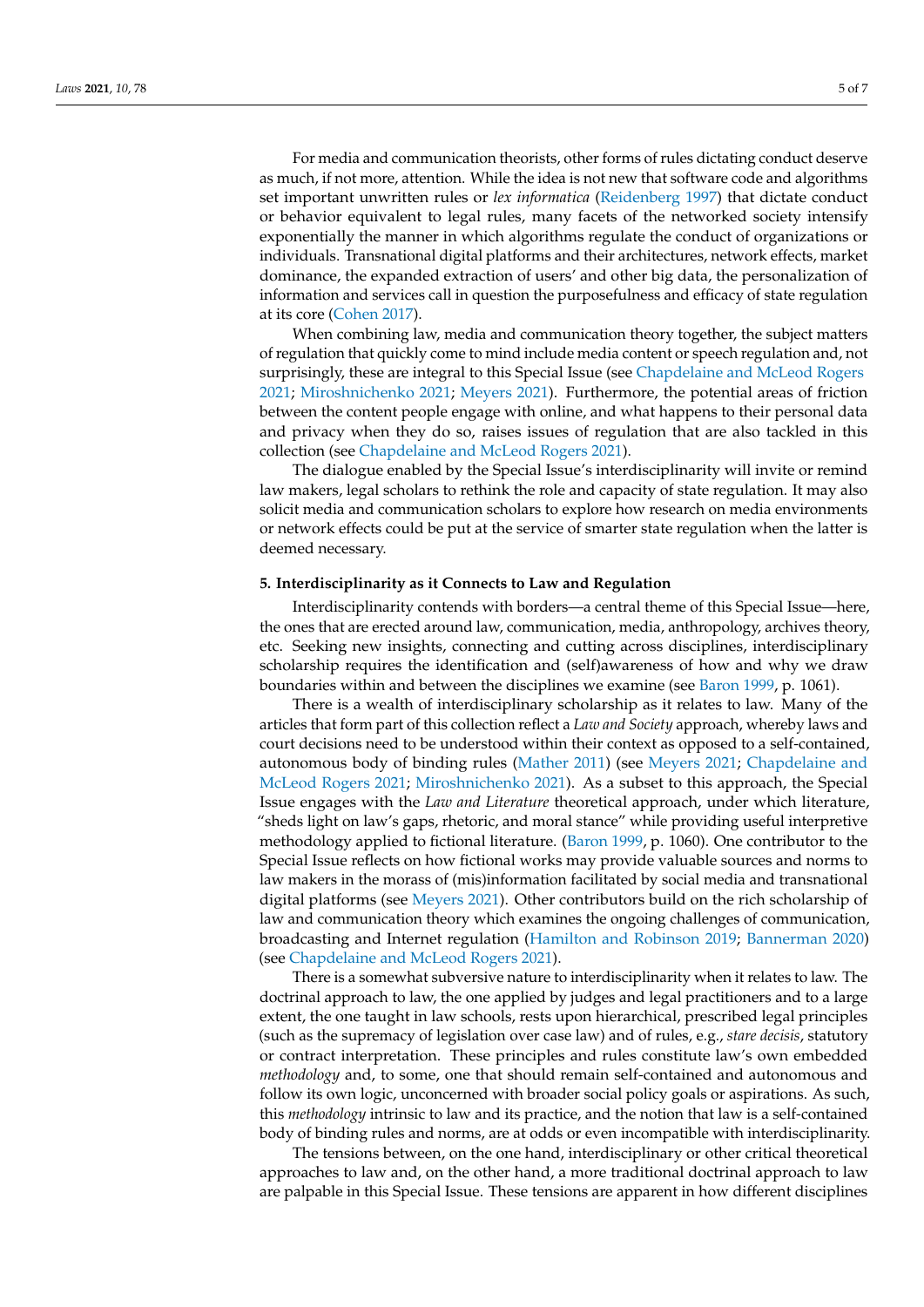(or theoretical approaches within those disciplines) shape our understanding of the nature and effects of regulation on media, communications and the internet.

A media theory approach might view regulation as one among several social phenomena that may fall prey at par with other phenomena, e.g., to the uncontrollable powers of social media and their platforms. For instance, one contributor approaches the regulation of Facebook and other similar transnational internet platforms from an ecological theory perspective of media and raises skepticism about any possibility to successfully regulate such entities (see [Miroshnichenko](#page-6-10) [2021\)](#page-6-10).

A strict legal approach to regulation may assume, in large part, that legislative reform will lead to its intended consequences given the coercive powers that laws generally confer to the state. This explains, for instance, why Bill C-10 proposal to amend the outdated Canadian Broadcasting Act was recently fought tooth and nail. One of the articles' law and media interdisciplinary approach highlights the real effects of regulation (sometimes unintended) and the dislocation of vested interests that any regulatory reform might entail, while also critiquing top-down state regulation of internet broadcasting (see [Chapdelaine](#page-5-2) [and McLeod Rogers](#page-5-2) [2021\)](#page-5-2).

The dialogue engendered by diametrically opposed views on the nature and effects of regulation of media and, more generally, the internet, illustrates the value of transgressing borders and cutting across disciplines (even if one succeeds only marginally in doing so). A media studies or sociological approach to regulation may leave some legal scholars, legal practitioners or law students skeptical about the outcome of such endeavors. Conversely, beliefs in the capacity of regulation to tackle the borderless internet may be viewed by media or communication theorists as misguided or utterly naïve. Whatever views one may have about the regulation of media and communication, our hope is that the encounters facilitated through the discipline-border crossing of this Special Issue will create some points of resonance that will encourage further scholarship on the themes covered in this collection. *Bonne lecture!*

**Author Contributions:** Conceptualization, research, writing, review and editing: P.C. and V.M. All authors have read and agreed to the published version of the manuscript.

**Funding:** This research received no external funding.

**Institutional Review Board Statement:** Not applicable.

**Informed Consent Statement:** Not applicable.

**Data Availability Statement:** Not applicable.

**Acknowledgments:** The authors thank all contributors and co-guest editors to this Special Issue "Media and Communication Theory and the Regulation of the Networked Society" as well as the editors at LAWS for bringing this collection to fruition. Special thanks to Michael Darroch for his insightful comments and suggestions on an earlier draft of this Introduction.

**Conflicts of Interest:** The authors declare no conflict of interest.

# <span id="page-5-7"></span><span id="page-5-6"></span><span id="page-5-4"></span><span id="page-5-3"></span>**References**

Bannerman, Sara. 2020. *Canadian Communication Policy and Law*. Toronto: Canadian Scholars.

Barney, Darin. 2004. *The Network Society*, 1st ed. Malden: Polity. (Barney 2004) Barney, Darin. 2004. *The Network Society*, 1st ed. Malden: Polity.

Baron, Jane B. 1999. Law, Literature, and the Problems of Interdisciplinarity. *Yale Law Journal* 108: 1059–85. [\[CrossRef\]](http://doi.org/10.2307/797370)

Bell, Daniel. 1976. *The Coming of Post-Industrial Society*, Reissue ed. New York: Basic Books.

- <span id="page-5-2"></span>Chapdelaine, Pascale, and Jaqueline McLeod Rogers. 2021. Contested Sovereignties: States, Media Platforms, Peoples, and the Regulation of Media Content and Big Data in the Networked Society. *Laws* 10: 66. [\[CrossRef\]](http://doi.org/10.3390/laws10030066)
- <span id="page-5-0"></span>Chrystall, Andrew Brian. 2021. Making Sense of Indigenous ⇔ Colonial Encounters: New Zealand′s Treaty of Waitangi in a Digital Age. *Laws* 10: 45. [\[CrossRef\]](http://doi.org/10.3390/laws10020045)

<span id="page-5-5"></span>(Cohen 2017) Cohen, Julie. 2017. Law for the Platform Economy. *UCDL Review* 51: 133. Cohen, Julie. 2017. Law for the Platform Economy. *UCDL Review* 51: 133.

<span id="page-5-1"></span>Comor, Edward. 2002. When More is Less: Time, Space and Knowledge in Information Societies. In Networking Knowledge. Edited by *Knowledge*. Edited by Robin Mansell, Rohan Samarajiva and Amy Mahan. Delft: Delft University Press, pp. 239–44. Robin Mansell, Rohan Samarajiva and Amy Mahan. Delft: Delft University Press, pp. 239–44.